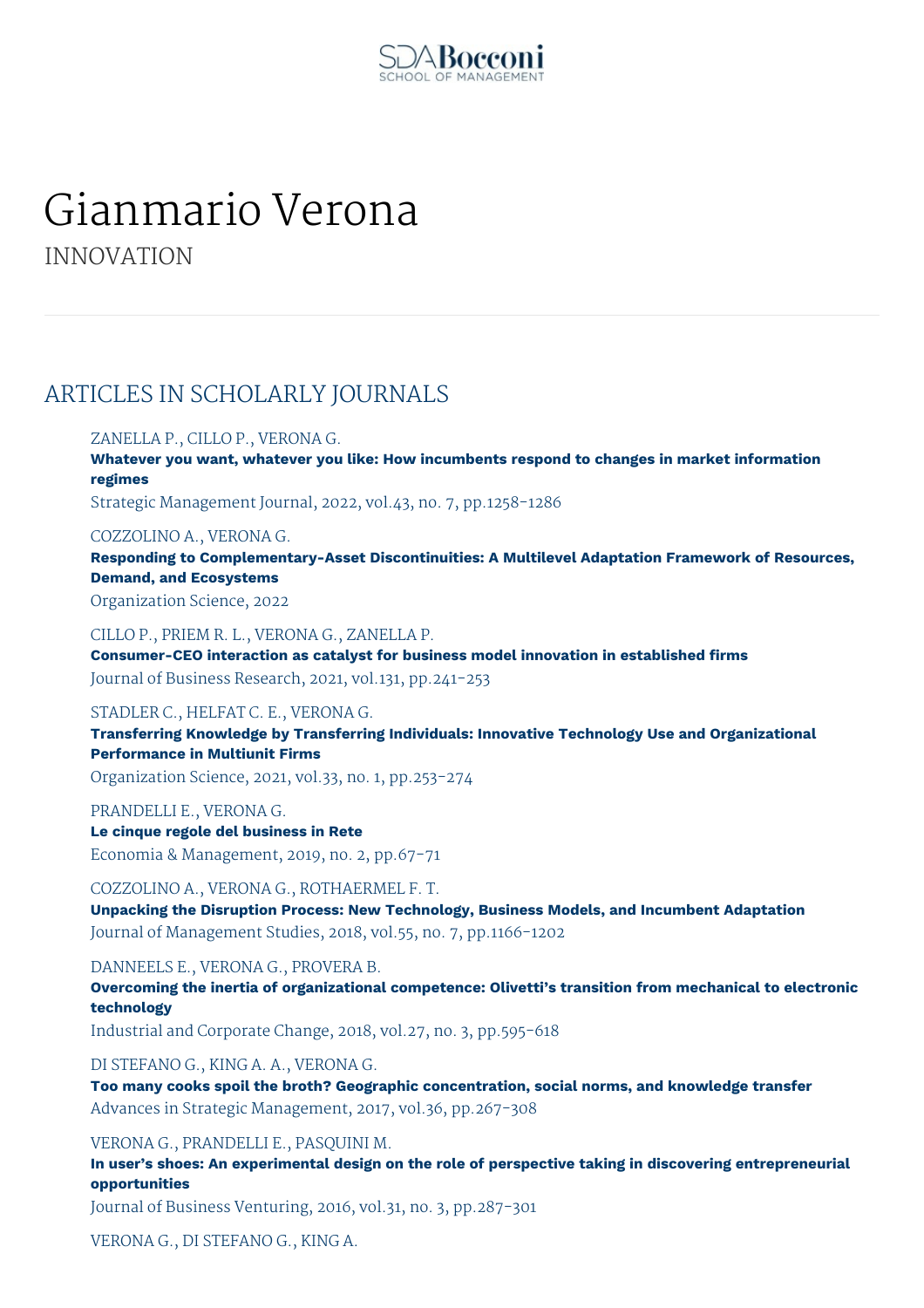#### **Sanctioning in the wild: Rational calculus and retributive instincts in gourmet cuisine**

Academy of Management Journal, 2015, vol.58, no. 3, pp.906-931

# VERONA G., GRANT R.

**What's holding back empirical research into organizational capabilities? Remedies for common problems** Strategic Organization, 2015, vol.13, no. 1, pp.61-74

DI STEFANO G., KING A., VERONA G.

**Kitchen confidential? Norms for the use of transferred knowledge in gourmet cuisine**

Strategic Management Journal, 2014, vol.35, no. 11, pp.1645-1670

#### VERONA G.

**Le competenze dinamiche a supporto dell'imprenditorialita' aziendale: analisi di un caso visibile di discontinuita' tecnologica.**

Sinergie, 2014, vol.XXXII, no. 17, pp.161-174

#### PRANDELLI E., VERONA G., PASQUINI M.

**Quando l'imprenditore assume la prospettiva del cliente. L'empatia aiuta a cogliere le opportunità di mercato.**

Economia & Management, 2014, no. 3, pp.73-94

#### DI STEFANO G., PETERAF M., VERONA G.

**The organizational drivetrain: a road to integration of dynamic capabilities research** Academy of Management Perspectives, 2014, vol.28, no. 4, pp.307-327

STADLER C., HELFAT C., VERONA G.

**The Impact of Dynamic Capabilities on Resource Access and Development** Organization Science, 2013, vol.24, no. 6, pp.1782-1804

#### PETERAF M., DI STEFANO G., VERONA G.

**The elephant in the room of dynamic capabilities: bringing two diverging conversations together** Strategic Management Journal, 2013, vol.34, no. 12, pp.1389-1410

# DI STEFANO G., GAMBARDELLA A., VERONA G.

**Technology push and demand pull perspectives in innovation studies: Current findings and future research directions**

Research Policy, 2012, vol.41, no. 8, pp.1283-1295

#### DE LUCA L. M., VERONA G., VICARI S.

**Market Orientation and R&D Effectiveness in High-Technology Firms: An Empirical Investigation in the Biotechnology Industry**

Journal of Product Innovation Management, 2010, vol.27, no. 3, pp.299-320

#### VERONA G., CILLO P.

**Artista o trendsetter? Il dilemma dell'innovatore nei settori simbolici** Economia & Management, 2010, no. 2, pp.81-100

#### DI STEFANO G., PETERAF M., VERONA G.

**Dynamic capabilities deconstructed : a bibliographic investigation into the origins, development, and future directions of the research domain**

Industrial and Corporate Change, 2010, vol.19, no. 4, pp.1187-1204

#### BRUNI D. S., VERONA G.

**Dynamic Marketing Capabilities in Science-based Firms: an Exploratory Investigation of the Pharmaceutical Industry**

British Journal of Management, 2009, vol.20, pp.S101-S117

# CILLO P., VERONA G.

**Search Styles in Style Searching: Exploring Innovation Strategies in Fashion Firms** Long Range Planning, 2008, vol.41, no. 6, pp.650-671

VERONA G., PRANDELLI E., SAWHNEY M.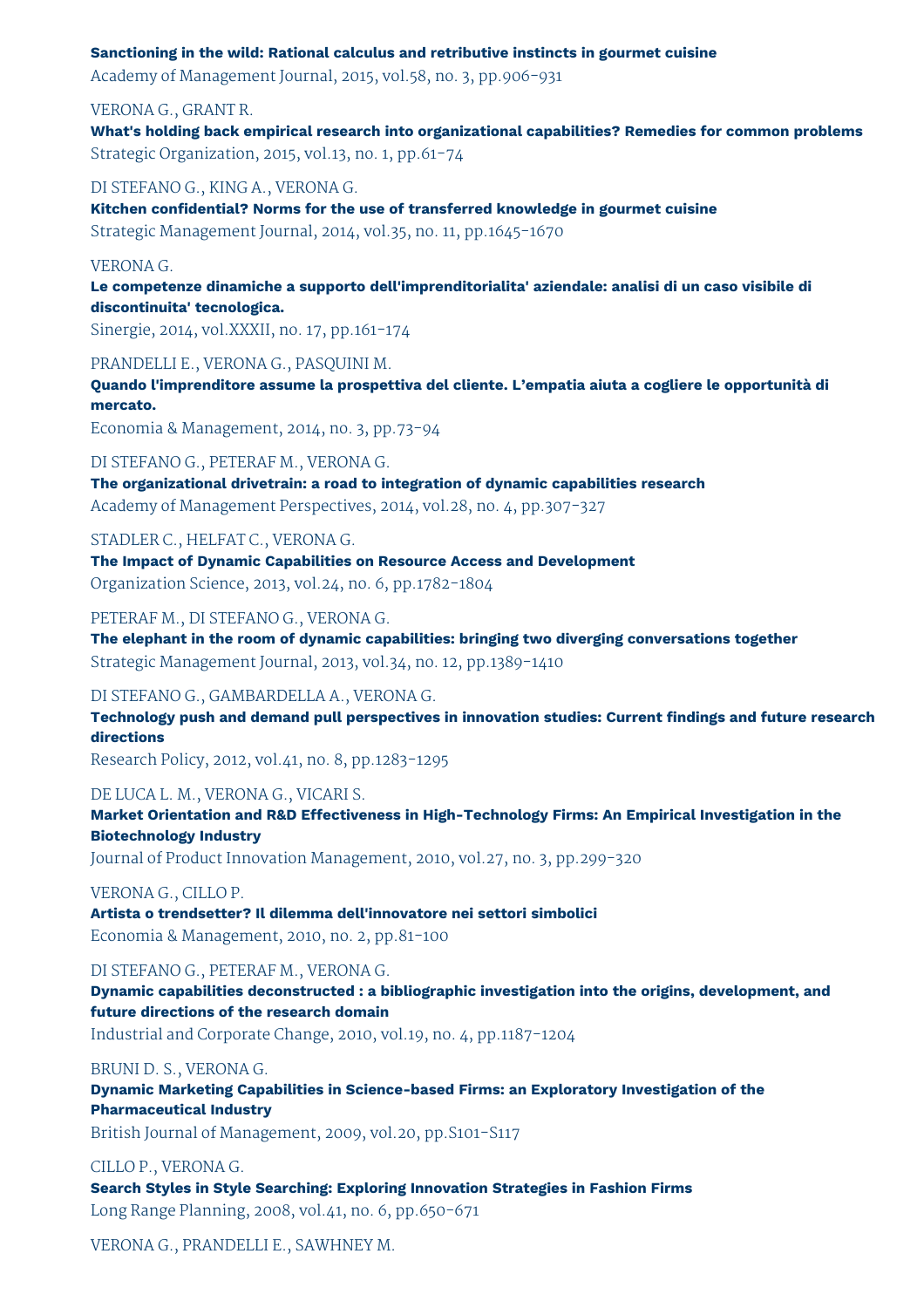# **Collaborare con i clienti per innovare**

Economia & Management, 2008, no. 5, pp.55-57

SEVERI BRUNI D., VERONA G. **Dynamic Capabilities for Continuous Innovation in the Pharmaceutical Industry** Sinergie, 2007, vol.25, no. 72, pp.265-274

STADLER C., VERONA G., HINTERHUBER H. **Sustained performance in the Oil Industry. A Dynamic Resource-based Model.** Sinergie, 2007, vol.25, no. 72, pp.23-32

# CILLO P., VERONA G., VICARI S.

**The interlink between resources and capabilities: towards a theoretical frame for the development of dynamic capabilities**

International Journal of Learning and Intellectual Capital, 2007, vol.4, no. 1/2, pp.111-131

PRANDELLI E., VERONA G., RACCAGNI D.

**Diffusion of Web-Based Product Innovation** California Management Review, 2006, vol.48, no. 4, pp.109-135

VERONA G., PRANDELLI E., SAWHNEY M.

**Innovation and Virtual Environments: Towards Virtual Knowledge Brokers** Organization Studies, 2006, vol.27, no. 6, pp.765-788

VERONA G., SEVERI BRUNI D.

**Competenze dinamiche e conoscenza di mercato. Un'estensione teorica nel caso dell'innovazione di prodotto.**

Finanza, Marketing e Produzione, 2006, vol.24, no. 2, pp.33-60

ROBERTSON P., VERONA G.

**Post-Chandlerian Firms: Technological change and firm boundaries** Australian Economic History Review, 2006, vol.46, no. 1, pp.70-94

VICARI S., CILLO P., VERONA G.

**Capacità Creativa e Innovazione: Un'analisi esplorativa resource-based** Sinergie, 2005, vol.67, no. 5, pp.123-147

SAWHNEY M., PRANDELLI E., VERONA G.

**Collaborating to create: The Internet as a platform for customer engagement in product innovation** Journal of Interactive Marketing, 2005, vol.19, no. 4, pp.4-17

VERONA G., PRANDELLI E., BARBI E.

**Il ruolo dei broker tecnologici: Un'analisi esplorativa** Economia e Politica Industriale - Journal of Industrial and Business Economics, 2005, vol.31, no. 3, pp.65-95

BUSACCA B., VERONA G.

**I temi centrali per il marketing in una prospettiva storica e nel contesto statunitense** Economia & Management, 2004, no. 4, pp.40-41

PRANDELLI E., VERONA G., RACCAGNI D.

Il ruolo del Web ai fini del coinvolgimento del cliente nei processi di innovazione: teoria e prassi a confronto Micro & Macro Marketing, 2003, vol.3, pp.321-352

VERONA G., PRANDELLI E.

**La Rete e l'assorbimento della conoscenza del cliente per l'innovazione** Economia & Management, 2003, no. 4, pp.64-66

SAWHNEY M., PRANDELLI E., VERONA G.

**The Power of Innomediation** Mit Sloan Management Review, 2003, vol.44, no. 2, pp.77-82

VERONA G., RAVASI D.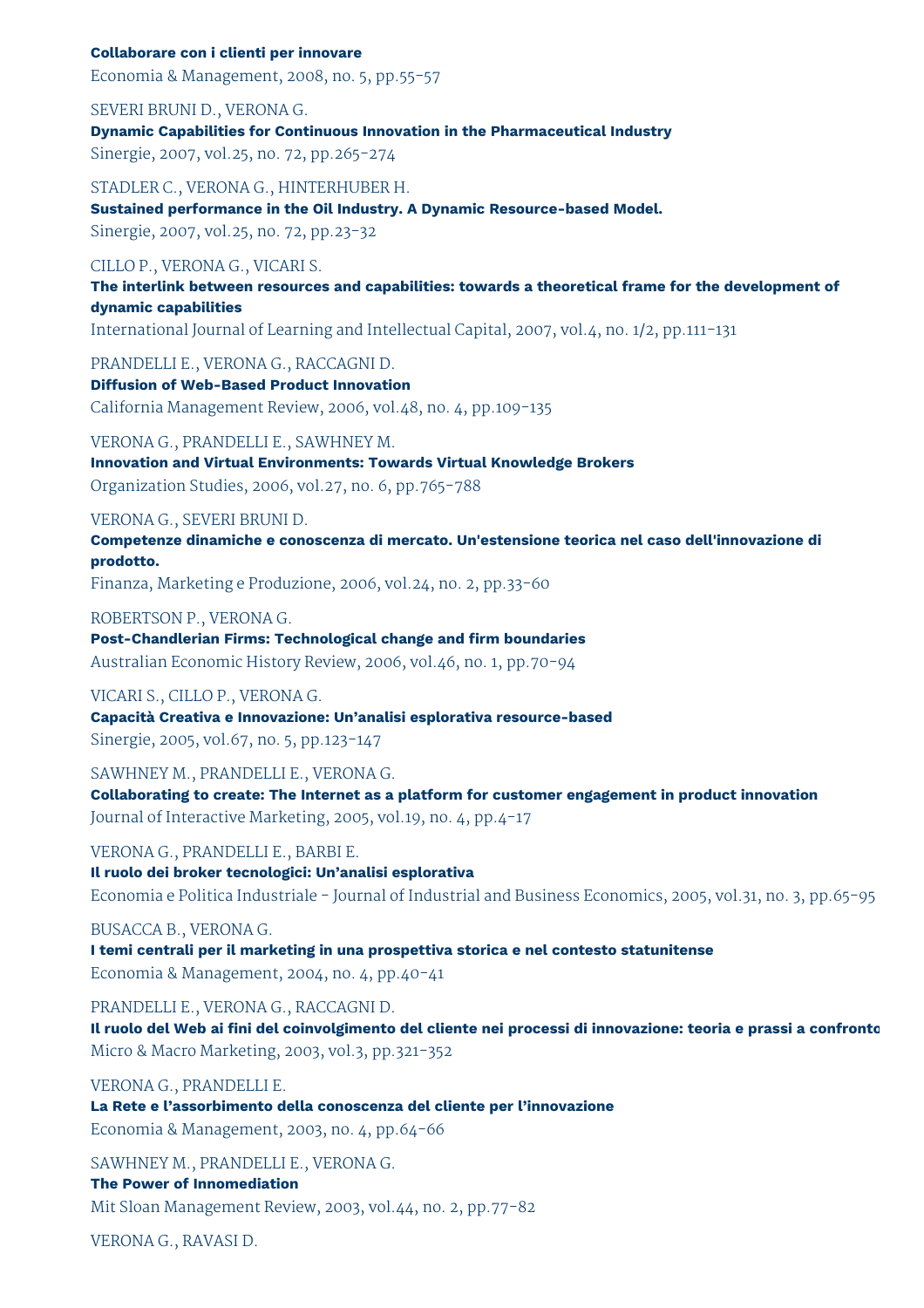**Unbundling Dynamic Capabilities: an Exploratory Study of Continuous Product Innovation**

Industrial and Corporate Change, 2003, vol.12, no. 3, pp.577-606

VERONA G., PRANDELLI E.

**A Dynamic Model of Customer Loyalty to Sustain Competitive Advantage on the Web** European Management Journal, 2002, vol.20, no. 3, pp.299-309

PRANDELLI E., VERONA G.

**A dynamic model of customer stickiness to sustain competitive advantage in the frictionless economy** Finanza, Marketing e Produzione, 2001, vol.1, pp.55-77

PRANDELLI E., VERONA G.

**Affiliation o Lock-in? Strategie di marketing per competere in Internet** Economia & Management, 2001, no. 4, pp.73-89

RAVASI D., VERONA G. **Organizing the Process of Knowledge Integration. The Benefits of Structural Ambiguity** Scandinavian Journal of Management, 2001, vol.17

CASTALDO S., NOZZA BIELLI A., VERONA G. **Il ruolo del marketing nello sviluppo di nuovi farmaci: Il caso Bayer** Economia & Management, 2000, no. 1, pp.115-132

VERONA G., VICARI S.

**La generazione del vantaggio competitivo. Recenti sviluppi e nuove implicazioni per il Resource-based Management**

Finanza, Marketing e Produzione, 2000, vol.2, pp.7-38

VERONA G.

**A Resource-Based View of Product Development** Academy of Management Review, 1999, vol.24, no. 1, pp.132-142

VERONA G., RAVASI D. **Core competence per sviluppare nuovi prodotti con continuità** Economia & Management, 1999, no. 3, pp.107-126

CASTALDO S., TROILO G., VERONA G. **Funzione commerciale e network per l'innovazione di prodotto** Sviluppo & Organizzazione, 1998, vol.167, pp.33-50

BUSACCA B., VERONA G. **La difesa e lo sviluppo della marca. Una ricerca empirica nella prospettiva del Resource-Based Management** Economia & Management, 1995, no. 6, pp.94-121

# RESEARCH MONOGRAPHS

PRANDELLI E., VERONA G. **Human Digital Enterprise: Creare e co-creare valore in un contesto omnidata** Egea, Milano, Italy, 2020

PRANDELLI E., VERONA G. **La nuova impresa digitale** Egea, Milano, Italy, 2018

PRANDELLI E., VERONA G. **Il Vantaggio Competitivo in Rete. Dal Web 2.o al Cloud Computing**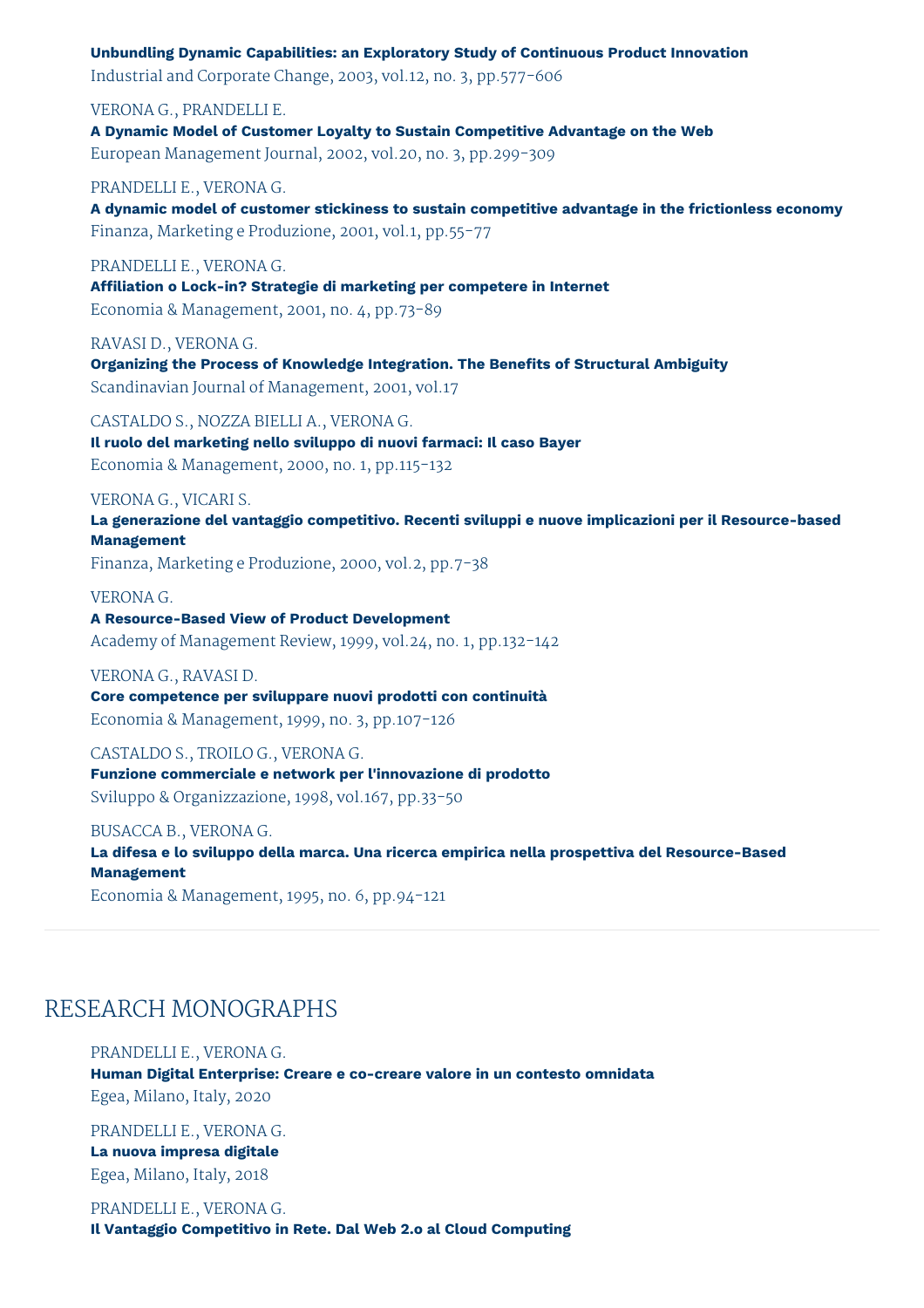McGraw-Hill Education, Italy, 2011

PRANDELLI E., SAWHNEY M., VERONA G. **Collaborating with customers to innovate: Conceiving and marketing products in the networking age** Edward Elgar Publishing, Great Britain, 2008

VERONA G., PRANDELLI E. **Collaborative innovation. Marketing e organizzazione dei nuovi prodotti** Carocci Editore, Roma, Italy, 2006

VERONA G., PRANDELLI E. **Marketing in rete. Oltre Internet verso il nuovo marketing** McGraw-Hill Italia, Italy, 2006

PRANDELLI E., VERONA G. **Marketing in Rete. Analisi e decisioni nell'economia digitale** McGraw-Hill Italia, Italy, 2002

VERONA G. **Innovazione continua. Risorse e competenze per sostenere il vantaggio competitivo** Egea, Milano, Italy, 2000

CASTALDO S., VERONA G. **Lo sviluppo di nuovi prodotti. Teorie e ricerche empiriche in una prospettiva cognitiva** Egea, Milano, Italy, 1998

# EDITED BOOKS

VALDANI E., VERONA G., ORDANINI A. (EDS.) **The e-Based Enterprise** Egea, Milano, Italy, 2001

# **TEXTBOOKS**

GRANDO A., VERONA G., VICARI S. **Tecnologia, Innovazione, Operations (Seconda Edizione)** Egea, Milano, Italy, 2010

GRANDO A., VERONA G., VICARI S. **Tecnologia, Innovazione, Operations** Egea, Milano, Italy, 2006

# CONTRIBUTION TO CHAPTERS, BOOKS OR RESEARCH MONOGRAPHS

DI STEFANO G., KING A. A., VERONA G.

**Too Many Cooks Spoil the Broth? Geographic Concentration, Social Norms, and Knowledge Transfer** in *Geography, Location, and Strategy* Juan Alcácer, Bruce Kogut, Catherine Thomas, Bernard Yin Yeung (Eds),Emerald Publishing Limited, pp.267-308, 2017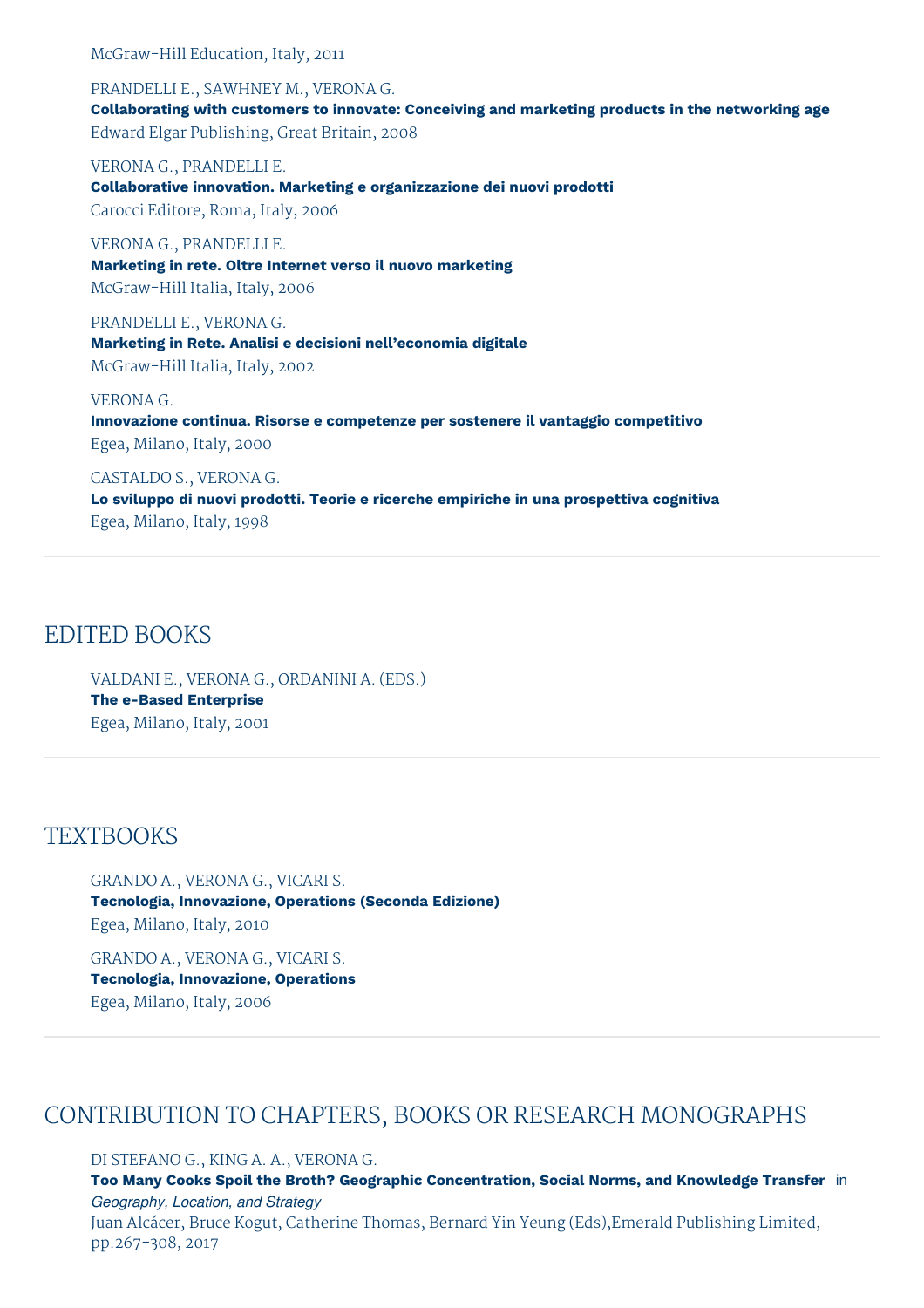# PRANDELLI E., VERONA G.

**From Software to Hardware: The Changing Technology of Open Source** in *Advances in Strategy and Organization. Selected Papers from 'Second Tuesday' Seminars*

D. Baglieri (Eds),McGraw-Hill Education, pp.197-221, 2012

# ZOLLO M., VERONA G.

**The human side of dynamic capabilities: A holistic learning model** in *Handbook of Organizational Learning and Knowledge Management*

Mark Easterby-Smith, Marjorie A. Lyles (Eds),John Wiley & Sons, chap. 24, pp.535-550, 2011

CILLO P., VERONA G. **Sviluppo di Nuovi Prodotti** in *Marketing e Fiducia* S. Castaldo (Eds),Il Mulino, pp.357-380, 2010

PRANDELLI E., VERONA G. **Il marketing digitale: dal marketing interattivo al marketing collaborativo** in *Marketing e Fiducia* S. Castaldo (Eds),Il Mulino, pp.381-404, 2009

PRANDELLI E., VERONA G.

**Co-developing New Products with Customers** in *Strategic Market Creation: A New Perspective on Marketing and Innovation Management*

K. Tollin, A. Carù (Eds),John Wiley & Sons, pp.362-388, 2008

# VERONA G., PRANDELLI E.

**Collaborative Innovation: Web-based tools for customer involvement in new product development** in *21st Century Management: A Reference Handbook (II volume)* C. Wankel (Eds),SAGE Publications, pp.14-23, 2007

# JAWECKI G., FUELLER J., VERONA G.

**Innovative consumer behavior in online communities** in *European advances in consumer research. Vol. 8* Stefania Borghini, Mary Ann McGrath, Cele C. Otnes (Eds),The Association for Consumer Research, pp.513- 518, 2007

### PRANDELLI E., VERONA G.

**Reti virtuali e brokering di innovazione** in *Rileggere l'impresa. Relazioni, risorse e reti: un nuovo modello di management*

R. Fiocca (Eds),Etas Libri, pp.151-174, 2007

# ROBERTSON P. L., VERONA G.

**The Effects of Technological Change on the Boundaries of Existing Firms** in *Flexibility and Stability in the Innovating Economy*

Maureen McKelvey, Magnus Holmén (Eds),Oxford University Press, chap. 8, pp.201-226, 2006

PRANDELLI E., VERONA G. **I canali digitali** in *Vendite e Trade Marketing* S. Vicari (Eds),Egea, pp.22-43, 2005

# PRANDELLI E., SAWHNEY M., VERONA G.

**Knowledge Management and the Emerging Organizational Models of Distributed Innovation: Towards a Taxonomy** in *The Future of Knowledge Management* Renzl B., Matzler K., Hinterhuber H. (Eds),Palgrave Macmillan, pp.137-160, 2005

# PRANDELLI E., VERONA G.

**La gestione delle comunità virtuali per lo sviluppo di relazioni e conoscenze** in *Vendite e Trade Marketing* S. Vicari (Eds),Egea, pp.396-419, 2005

# BUSACCA B., VERONA G.

**Il brand management dell'economia digitale. Le principali criticità nella prospettiva delle imprese pure player** in *Manuale di management. Strategie, modelli e risorse dell'impresa nell'economia digitale* W. Scott et al, (Eds),Il Sole 24 Ore, pp.1029-1063, 2003

BUSACCA B., VERONA G.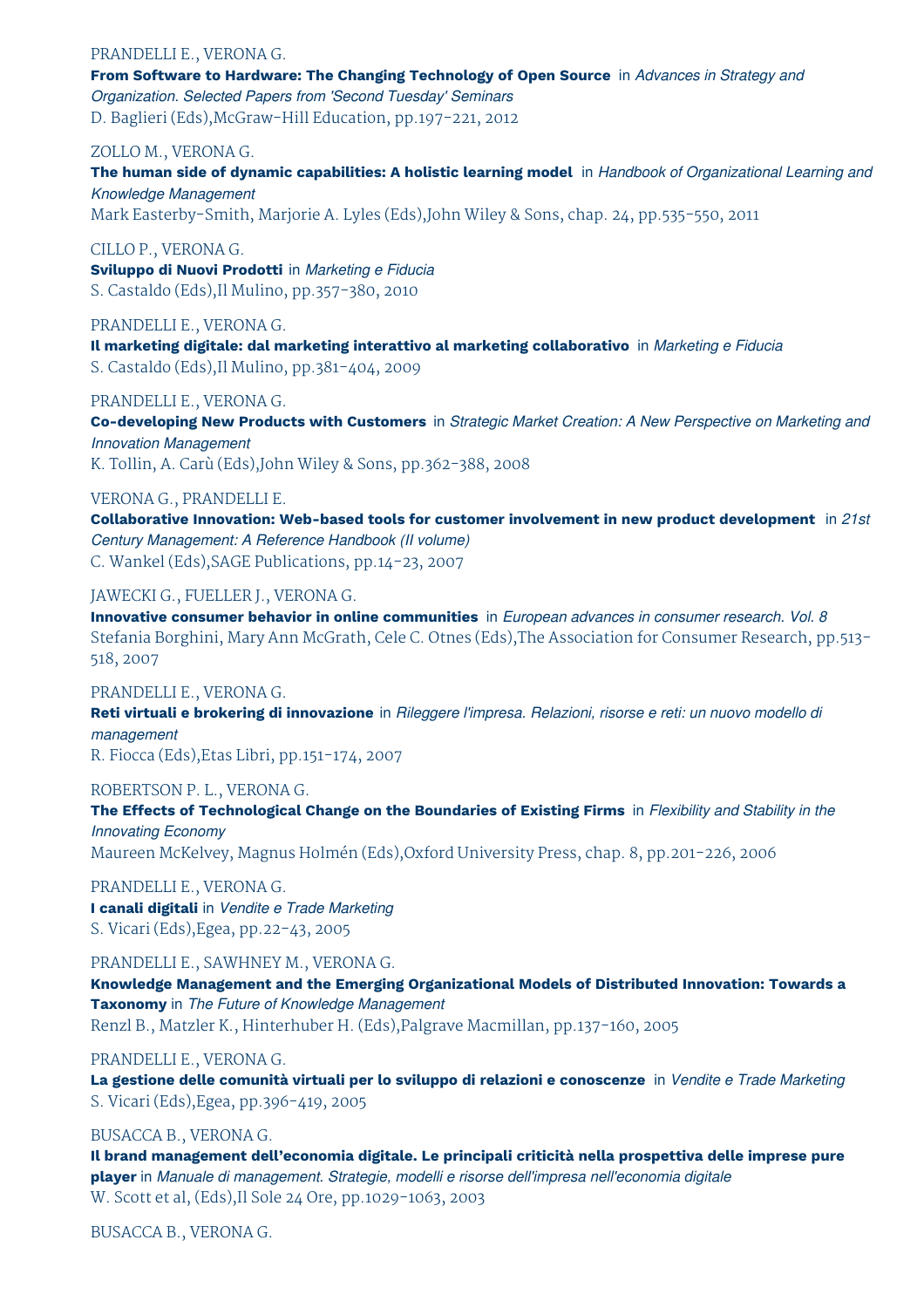**Digital Technologies e Brand Value Management** in *Digital Brands*

B. Busacca (Eds),Etas Libri, 2002

BUSACCA B., VERONA G., SEVERI BRUNI D. **Il caso eDreams** in *Le marche digitali. Strategie di sviluppo della Brand Equity* B.Busacca (Eds),Etas Libri, pp.121-146, 2002

BUSACCA B., VERONA G., SEVERI BRUNI D.

**La gestione delle marche digitali: stato dell'arte e analisi interpretativa** in *Le marche digitali. Strategie di sviluppo della Brand Equity* B.Busacca (Eds),Etas Libri, pp.85-119, 2002

VALDANI E., VERONA G., ORDANINI A. **Antecedenti e Conseguenze della Competizione Digitale** in *The e-Based Enterprise* E.Valdani, A.Ordanini, G.Verona (Eds),Egea, 2001

CILLO P., VERONA G. **Digital Marketing** in *Technology Management Handbook* S.Vicari (Eds),Egea, 2001

VERONA G. **Digital Technologies and Innovation Management** in *Technology Management Handbook* S.Vicari(Ed), Egea, 2001

VALDANI E., CASTALDO S., TROILO G., VERONA G.

**La multidimensionalità della definizione di nuovo prodotto: concettualizzazioni teoriche e rappresentazioni manageriali** in *La gestione dell'innovazione di prodotto. Il caso delle calzature e degli imballaggi flessibili* P. Stampacchia, L. Nicolais (Eds),ESI - Edizioni Scientifiche Italiane, pp.59-95, 2001

CASTALDO S., VERONA G. **New Product Development in Ambienti Virtuali** in *Economia della Virtualità* S.Vicari (Eds),Egea, 2001

VERONA G., SABBAGHIAN N. **Nuove competenze per vincere sul Web" in ,** in *E-business* C.Dematté (Eds),Etas Libri, 2001

CASTALDO S., TROILO G., VERONA G. **Verso la re-ingegnerizzazione del processo di sviluppo di nuovi prodotti. una ricerca empirica** in *I processi di marketing* E. Valdani, F. Ancarani (Eds),Egea, pp.85-117, 1997

GNOCCHI M., VERONA G. **Analisi empirica del costrutto di Brand Equity: la prospettiva delle imprese** in *Brand equity. Il potenziale generativo della fiducia* S. Vicari (Eds),Egea, pp.304-324, 1995

BUSACCA B., VERONA G. **La brand equity nella prospettiva delle imprese** in *Brand equity. Il potenziale generativo della fiducia* S. Vicari (Eds),Egea, pp.253-304, 1995

# ARTICLES IN NATIONAL/INTERNATIONAL NEWSPAPERS

MANCA D., VERONA G.

Volatilità, controllo dei cittadini e costi ambientali, i lati oscuri delle criptovalute (e il rischio di una crisi **globale)**

LOGIN: Corriere della Sera, 30 June, 2022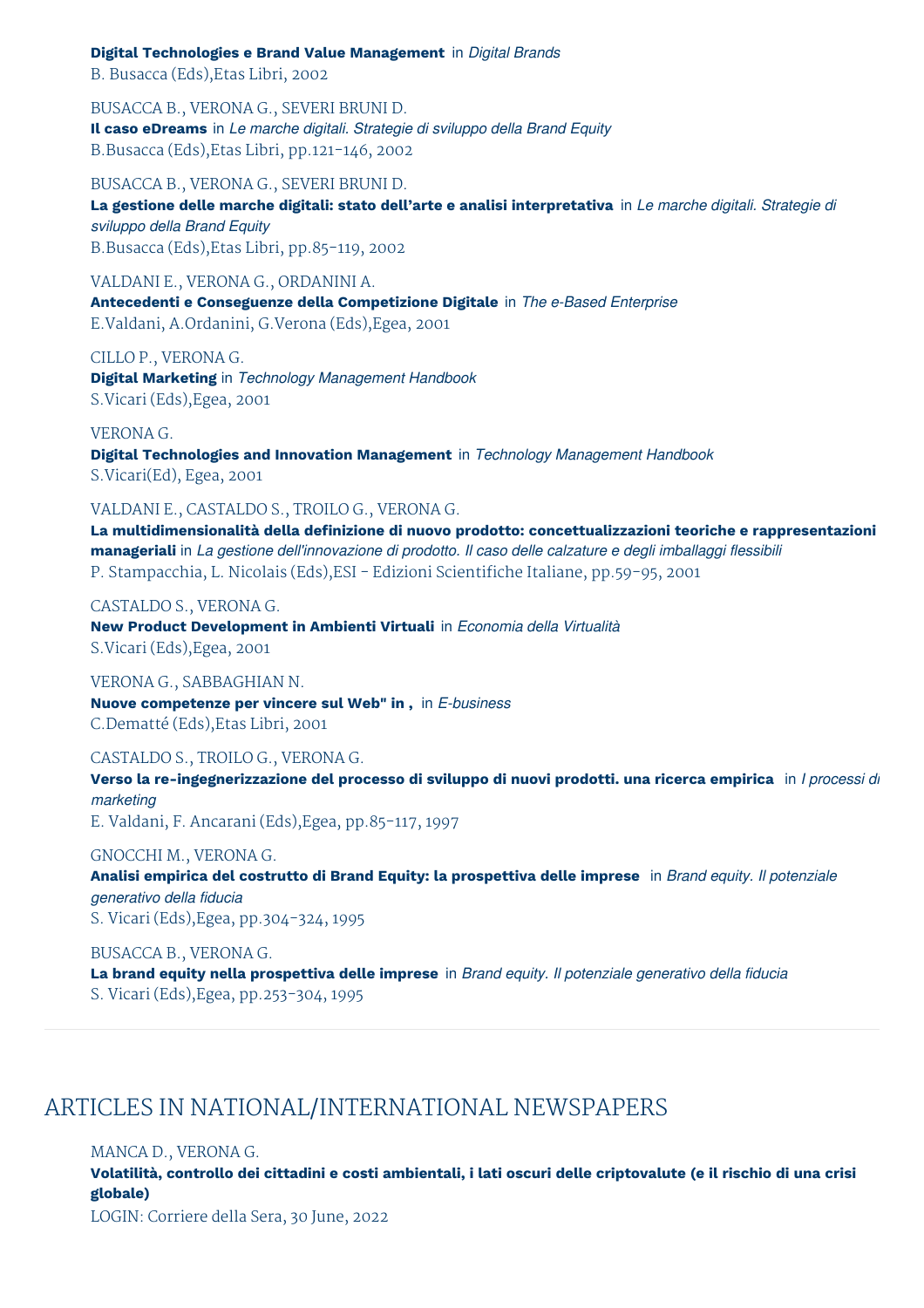VERONA G. **Le Super PMI sono digitali, circolari, e ben gestite** Economia de Il Corriere della Sera, 20 May, 2022

MANCA D., VERONA G. **Errori (e forza) di Putin nell'epoca dei social** Il Corriere della Sera, 13 April, 2022

RESTA F., VERONA G. **Scienza della Trasformazione** LOGIN: Corriere della Sera, April, 2022

VERONA G. **I nostri ragazzi per la prima volta di fronte alla guerra** Il Corriere della Sera, 22 March, 2022

MANCA D., VERONA G. **Scienza e giornalismo, è una questione di metodo** Il Corriere della Sera, 4 January, 2022

VERONA G. **La scuola superi la teoria e si apra alle applicazioni** Il Corriere della Sera, 10 December, 2021

VERONA G. **Un capitalismo sostenibile: il futuro è nelle nostre mani** Il Corriere della Sera, 2 December, 2021

VERONA G. **E' lo scopo che fa l'impresa** Economia de Il Corriere della Sera, 11 November, 2021

# VERONA G.

**La ripresa dell'università: digitale ma anche sostenibile** Il Corriere della Sera, 10 October, 2021

# VERONA G.

**Fondi PNRR: la sostenibilità da prendere sul serio** Il Corriere della Sera, 27 August, 2021

#### VERONA G.

**Il nuovo tempo ibrido che ci porterà nel futuro** Il Corriere della Sera, 11 July, 2021

### VERONA G.

**Online vs oncampus la sfida che non c'è** Corriere Innovazione, 1 July, 2021

VERONA G. **Digitale e Ambiente. Strada (obbligata) o addio crescita** Economia de Il Corriere della Sera, 21 May, 2021

VERONA G.

**La nuova normalità? Più in presenza e più digitale** Il Corriere della Sera, 26 April, 2021

VERONA G.

**Ripensiamo l'istruzione per non tradire i sogni dei nostri figli** La Repubblica, 16 April, 2021

BILLARI F. C., VERONA G. **Discipline Umanistiche o STEM? L'obiettivo è l'integrazione**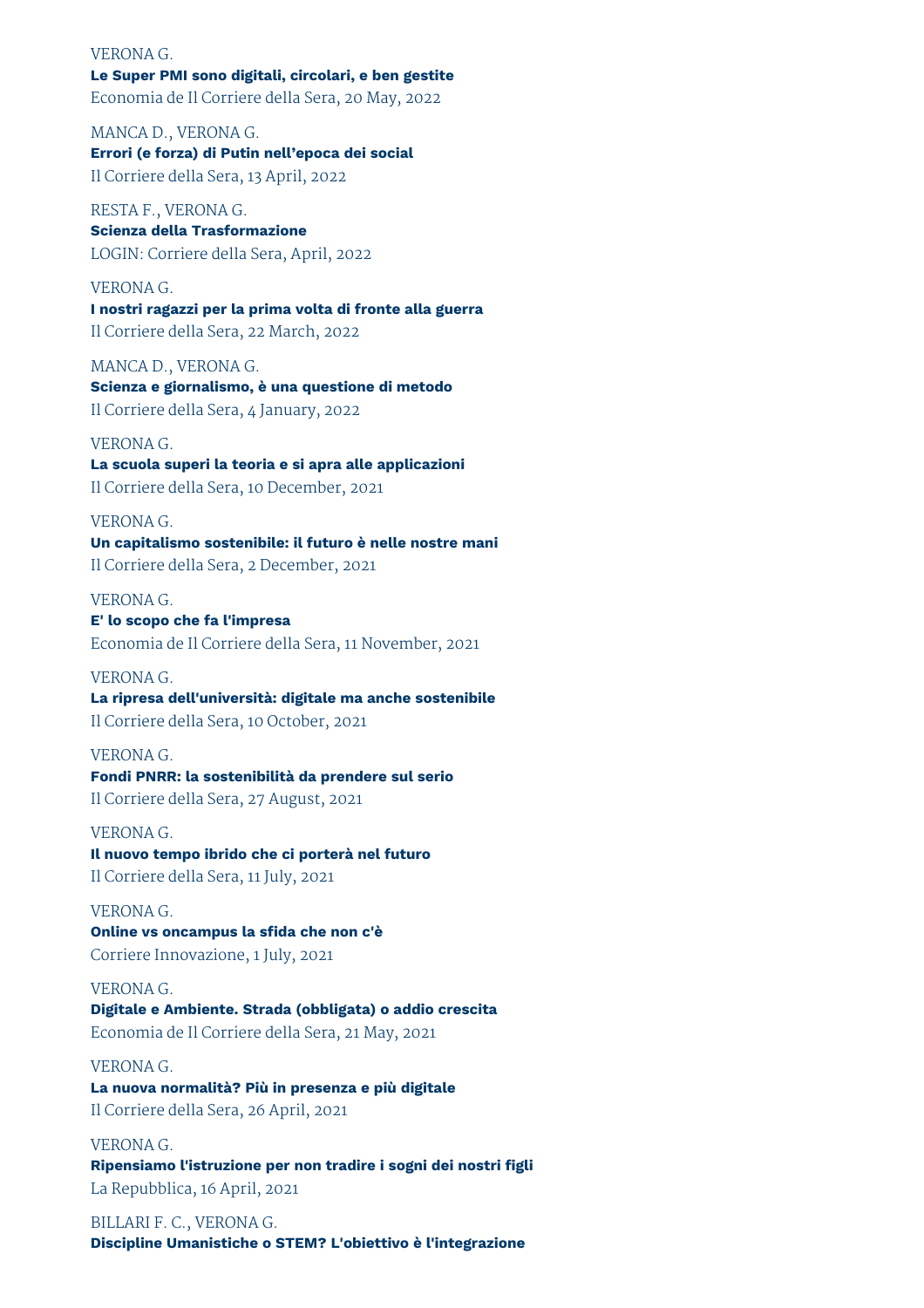Il Corriere della Sera, 10 March, 2021

MANCA D., VERONA G. **Le pericolose conseguenze dell'altra epidemia** Il Corriere della Sera, 19 March, 2021

MANCA D., VERONA G. **La vera storia di Gamestop: attenti ai social network** Il Corriere della Sera, 3 February, 2021

MANCA D., VERONA G. **Le armi per difenderci: educazione digitale e regole analogiche** Il Corriere della Sera, 24 January, 2021

VERONA G. **Un capitalismo sostenibile che riduca le disuguaglianze** Il Corriere della Sera, 2 January, 2021

VERONA G. **Digitale e Sostenibilità. I binari dove corrono le imprese vincenti** Economia de Il Corriere della Sera, 12 November, 2020

VERONA G. **Il coraggio di innovare è la chiave per ripartire** Il Corriere della Sera, 27 November, 2020

BILLARI F. C., VERONA G. **Una nuova organizzazione per ricerca e università** Il Corriere della Sera, 2 November, 2020

MANCA D., VERONA G. **Se il servizio è gratis il prodotto sei tu. Imparare a governare internet** Il Corriere della Sera, 3 October, 2020

VERONA G. **Una nuova musica per il grande schermo** Economia de Il Corriere della Sera, 19 October, 2020

VERONA G. **La nuova didattica, a distanza e in aula** Il Corriere della Sera, 21 September, 2020

VERONA G. **Cambiare costa. La responsabilità tra paradossi e compromessi** Economia de Il Corriere della Sera, 1 June, 2020

VERONA G. **L'anno zero del digitale** La Repubblica, 9 May, 2020

DAVERI F., VERONA G. **Scegliere gli aiuti giusti e investire sul futuro** Il Corriere della Sera, 22 May, 2020

BILLARI F. C., VERONA G. **"Veni, vidi, vici" con la scienza** Corriere Innovazione, 3 April, 2020

VERONA G. **Il ruolo della scienza: fatti distinti dalle opinioni** Il Corriere della Sera, 26 April, 2020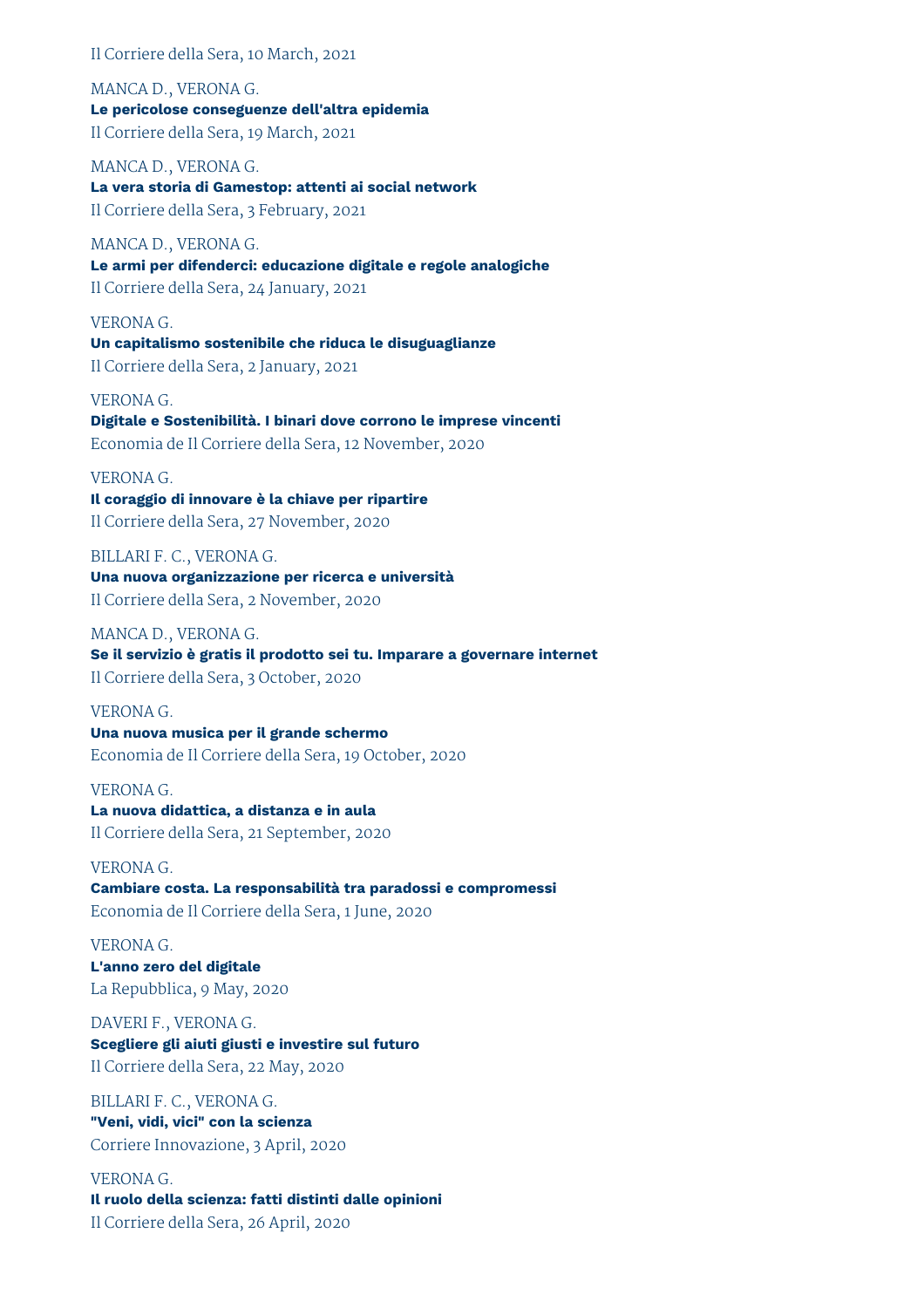DAVERI F., VERONA G. **Utilizzare i Coronabond per le ricerche sul vaccino** Il Corriere della Sera, 9 April, 2020

VERONA G. **La tecnologia che ci aiuta ad affrontare l'emergenza** Il Corriere della Sera, 2 March, 2020

VERONA G. **Noi, un modello contro il contagio: Dall'Italia un modello per gli altri paesi** La Stampa, 14 March, 2020

VERONA G. **L'arsenale del sapere per affrontare l'impatto dell'emergenza** La Stampa, 24 February, 2020

VERONA G. **Un'occasione storica per le università europee** Il Corriere della Sera, 2 February, 2020

VERONA G. **Il capitalismo alla prova del villaggio globale** La Stampa, 26 January, 2020

BILLARI F. C., VERONA G. **Il coraggio di premiare l'eccellenza** Il Corriere della Sera, 7 January, 2020

DAVERI F., VERONA G. **Perchè ha senso investire in Italia (e viverci)** Il Corriere della Sera, 12 January, 2020

# VERONA G.

**L'integrazione dei saperi per vincere le sfide della modernità** La Stampa, 25 November, 2019

MANCA D., VERONA G. **Svolta d'impresa: la circolarità è un business a tutto tondo** Economia de Il Corriere della Sera, 14 November, 2019

VERONA G. **Perché è giusto valutare i professori (ed è compito anche degli studenti)** Il Corriere della Sera, 3 October, 2019

MANCA D., VERONA G. **Nell'epoca dei social media la logica del voto è binaria** Il Corriere della Sera, 28 May, 2019

GAMBARDELLA A., VERONA G. **Intelligenza artificiale, cercasi manager** Il Corriere della Sera, 25 April, 2019

VERONA G. **Se l'impresa incontra il sociale. Da Wall Street a Solomeo** Economia de Il Corriere della Sera, 15 March, 2019

VERONA G. **Lo streaming musicale è il messaggio di McLuhan** Corriere Innovazione, 22 February, 2019

VERONA G. **L'etica dei comportamenti una priorità dell'economia**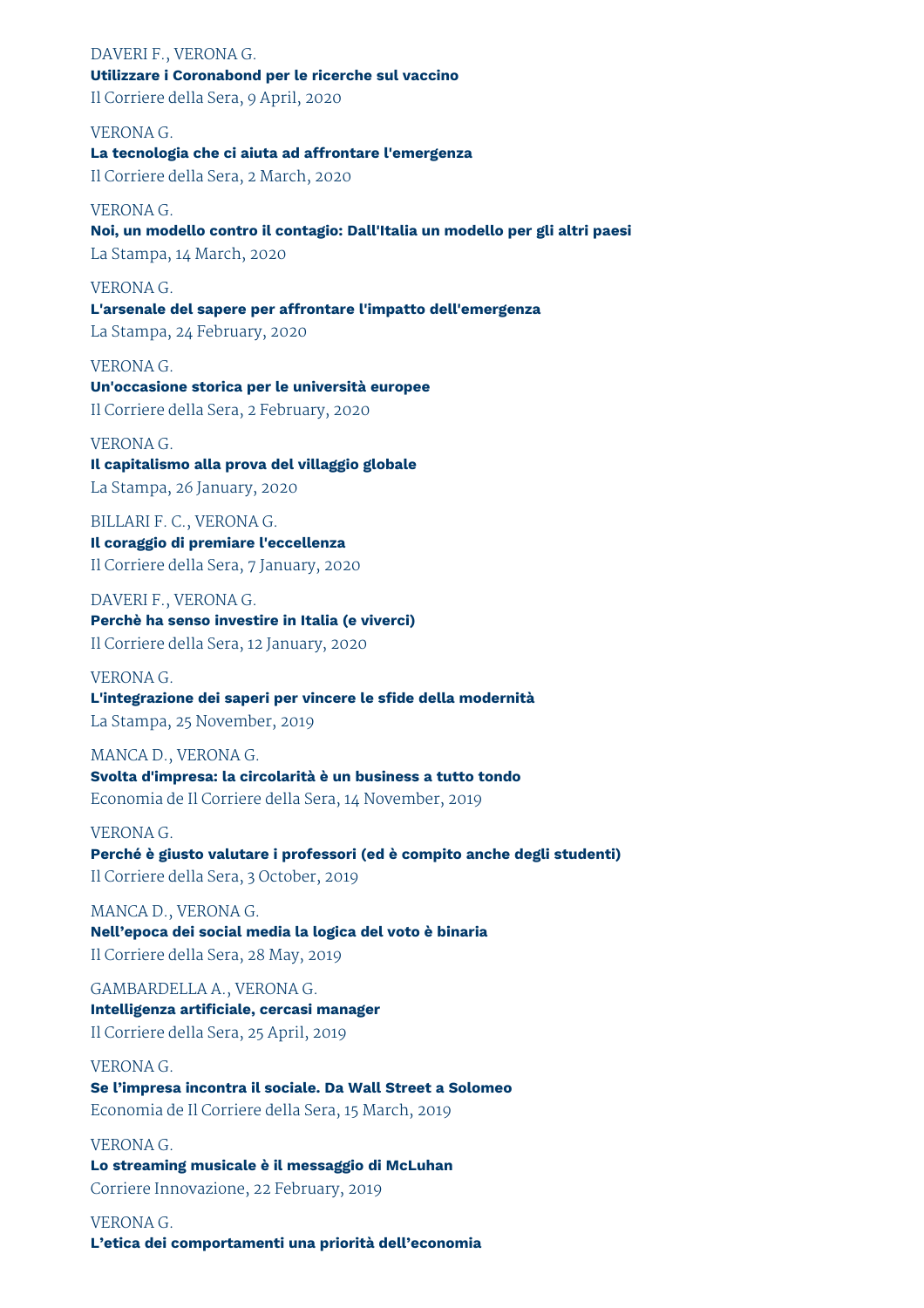Il Corriere della Sera, 25 January, 2019

VERONA G. **L'atlante futuro** Economia de Il Corriere della Sera, 8 November, 2018

VERONA G. **Salviamo l'imprenditorialità** Economia de Il Corriere della Sera, 19 November, 2018

VERONA G. **Se il disagio convive con l'innovazione** La Stampa, 19 November, 2018

VERONA G. **Open innovation, ne parliamo tanto ma la applichiamo poco** Corriere Innovazione, 26 October, 2018

VERONA G. **Imprese, lezioni da non perdere per capire e decidere (bene)** Il Corriere della Sera, 18 September, 2018

VERONA G. **In azione tecnologia e popoli uniti: le forze che migliorano il mondo** Il Corriere della Sera, 11 July, 2018

VERONA G. **Un patto per l'istruzione (puntando sul personale)** Il Corriere della Sera, 2 June, 2018

VERONA G. **I sentieri dell'istruzione nel secolo digitale** La Stampa, 13 May, 2018

VERONA G. Il CEO non è più solo un manager: è diventato quasi un super-eroe che ogni giorno si inventa il business Milano Finanza, 19 May, 2018

VERONA G. **Per le scienze l'inglese è un obbligo** La Repubblica, 30 April, 2018

VERONA G. **Cercasi Manager (e Capitano d'Industria)** Economia de Il Corriere della Sera, 16 March, 2018

VERONA G. **Rivoluzione digitale fermarla è dannoso** Economia de Il Corriere della Sera, 27 November, 2017

# CASES IN INTERNATIONAL CASE COLLECTIONS

KELLER A., SCHREYÖGG G., VERONA G. **Leica Camera's Arduous Transition to Digital Imaging - Part (A)-Part (B)** 2021, The Case Centre, Great Britain

DI STEFANO G., KING A., VERONA G. **Innovation at Play: The Case of High-end Cuisine**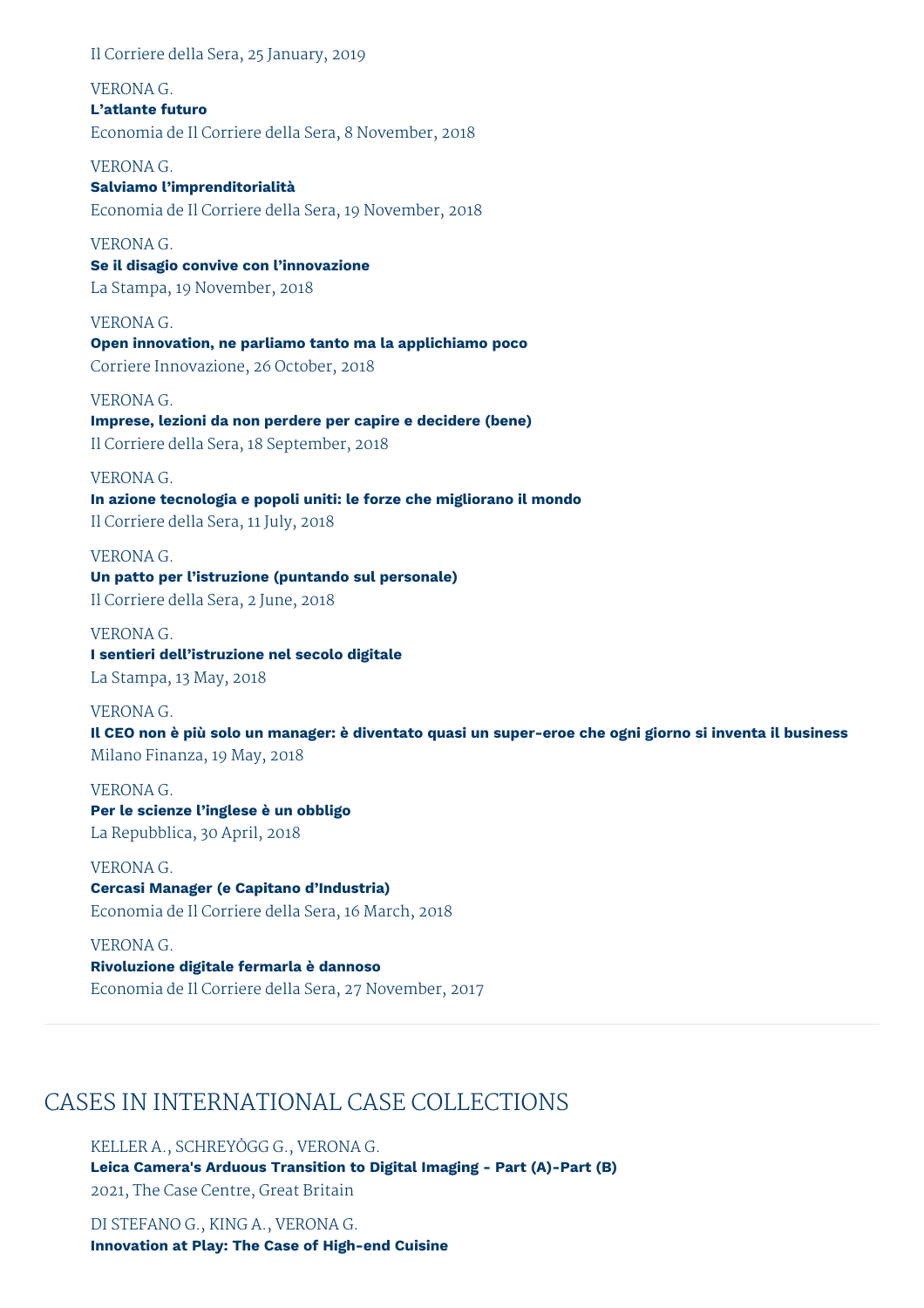2011, The Case Centre, Great Britain

VERONA G., DI STEFANO G. **Protecting Innovation in Low-IPR Regimes: The Fine Fashion Industry** 2009, The Case Centre, Great Britain

# EDITORIALS IN JOURNAL

VERONA G. **Sharing economy: sfida a tutto campo** 2016, Economia & Management, Milano, Italy

VERONA G. **Costruirsi la Silicon Valley in casa con la corporate entrepreneurship** 2015, Economia & Management, Milano, Italy

VERONA G. **Dai bilanci alle nuvole: L'evanescenza del valore secondo la Rete** 2014, Economia & Management, Milano, Italy

VERONA G. **Dove l'innovazione meno te la aspetti** 2013, Economia & Management, Milano, Italy

VERONA G. **L'innovazione di mercato quale leva per la crescita** 2013, Economia & Management, Milano, Italy

VERONA G. **MBA e manager: ma è veramente crisi?** 2012, Economia & Management, Milano, Italy

VERONA G. **E se dopo il software e la musica anche il romanzo andasse sulle nuvole?** 2011, Economia & Management, Milano, Italy

VERONA G. **Sopravvivenza o Crescita? Dal dilemma del manager al dilemma del politico** 2011, Economia & Management, Milano, Italy

VERONA G. **Tra Scienza e Realtà. Una terza via per unire rilevanza e rigore** 2010, Economia & Management, Milano, Italy

VERONA G. **Perchè il leader di mercato non sa più innovare?** 2009, Economia & Management, Milano, Italy

VERONA G. **Chi protegge l'innovazione** 2008, Economia & Management, Milano, Italy

VERONA G. **La corporate America dal ponte di comando** 2007, Economia & Management, Milano, Italy

VERONA G. **Un Anno di Innovazione**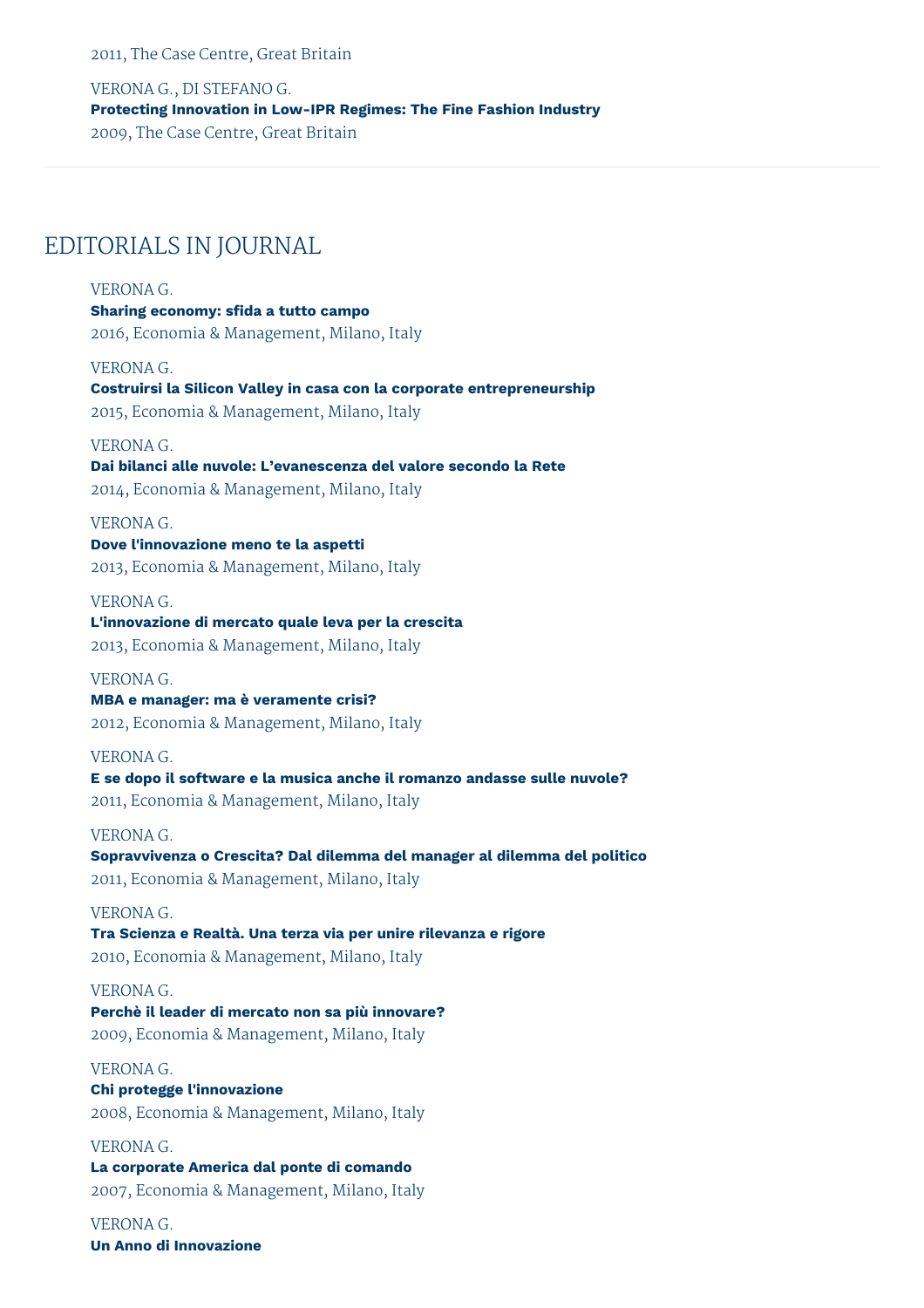# EDITORIALS IN NATIONAL/INTERNATIONAL NEWSPAPERS

MANCA D., VERONA G. **I nuovi obiettivi da perseguire con i fondi alle università** 2022, Il Corriere della Sera, Milano, Italy

DAVERI F., VERONA G. **Why Italy is doing much better than you think** 2020, World Economic Forum

# PROCEEDINGS/PRESENTATIONS

# CILLO P., ZANELLA P., VERONA G.

**How Firms Sustain Performance in Face of Technological Change in the Music Industry** *Strategic Management Society 36th Annual Conference - September 17-20, 2016, Berlin, Germany*

#### VERONA G., CILLO P., ZANELLA P.

**Understanding and involving consumers in value creation: A conceptual frame for strategic management studies**

*Strategic Management Society Conference -October 3-6, 2015, Denver, United States of America*

#### VERONA G., COZZOLINO A.

**Breaking News: A Model of Complementary-asset Destroying Discontinuity in the Italian Newspaper Industry**

*Academy of Management Annual Meeting -August 7-11, 2015, Vancouver, Canada*

# VERONA G., CILLO P., ZANELLA P.

**Understanding and involving consumers in value creation: A conceptual frame for strategic management studies**

*Academy of Management Annual Meeting - August 7-11, 2015, Vancouver, Canada*

#### VERONA G., LIPPARINI A., PRANDELLI E.

**A Process Model Of Strategic Renewal Based on Paradoxes and Contradictions-Ducati Turnaround 1996- 2007**

*Strategic Management Society Special Conference -May 28-30, 2015, St.Gallen, Switzerland*

#### VERONA G., VICARI S.

**Explaining the Emergence of Dominant Designs: Innovation Shocks as Demand-driven Catastrophes** *Strategic Management Society Special Conference - May 28-30, 2015, St.Gallen, Switzerland*

#### VERONA G., COZZOLINO A.

**Breaking News: A Model of Complementary-asset Destroying Discontinuity in the Italian Newspaper Industry**

*NYU Stern Competition and Cooperation Consortium (CCC), 2015, New York, United States of America*

#### VERONA G., COZZOLINO A.

**Shift in Value Creation: Competence-Destroying Discontinuity on Complementary Assets** *33rd SMS Annual International Conference: 'Strategy and Sustainability' , September 28- October 1, 2013, Atlanta, Georgia, United States of America*

DI STEFANO G., PETERAF M., VERONA G.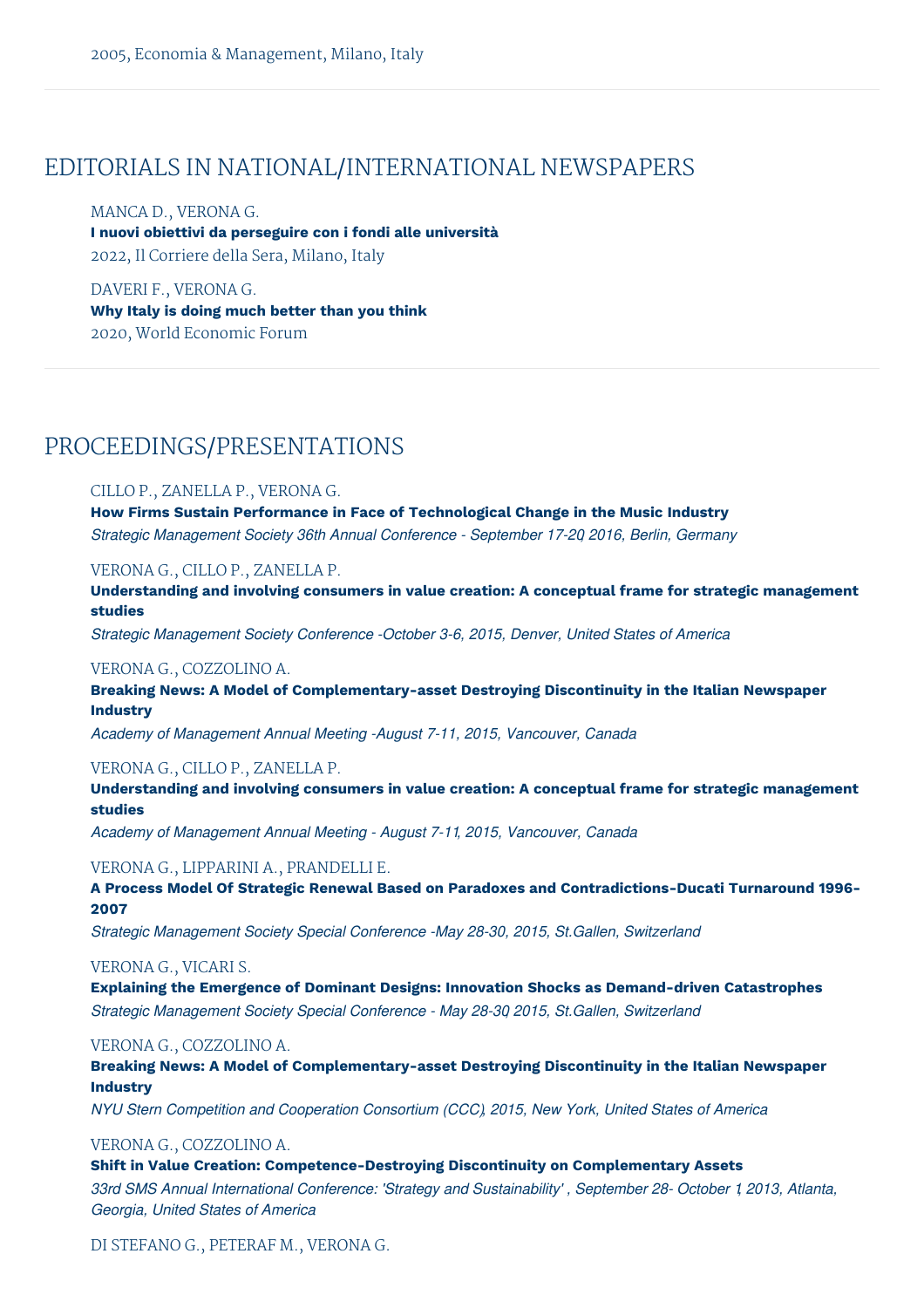#### **The Elephant in the Room of Dynamic Capabilities**

*Academy of Management Annual Meeting: West Meets East: Enlightening, Balancing, Transcending - August 12-16, 2011, San Antonio, Texas, United States of America*

#### DI STEFANO G., KING A., VERONA G.

**Second-party Sanctioning of Norm Violation: The Case of Know-how Trading in Gourmet Cuisines** *9th International Open and User Innovation Workshop - July 4-6, 2011, Wien, Austria*

#### VERONA G., PRANDELLI E., PASQUINI M.

**Taking the Perspective of the User: untangling the Role of Empathy and User knowledge in Entrepreneurship research**

*9th International Open and User Innovation Workshop - July 4-6, 2011, Wien, Austria*

### DI STEFANO G., PETERAF M., VERONA G.

**Dynamic Capabilities Deconstructed: A Bibliographic Investigation into the Origins, developments and Future Directions of the Research Domain**

*Stanford Entrepreneurship Conference, September 9-10, 2010, Stanford, CA, United States of America*

DI STEFANO G., PETERAF M., VERONA G.

**The Rise, Diffusion, Development of Dynamic Capabilities: The Role of Influential Authors** *Strategic Management Society Conference - September 12-15, 2010, Roma, Italy*

### DI STEFANO G., PETERAF M., VERONA G.

**Dynamic Capabilities Deconstructed: A Bibliographic Investigation into the Origins, developments and Future Directions of the Research Domain**

*Academy of Management Annual Meeting, August 6-10, 2010, Montreal, Canada*

#### STADLER C., HELFAT C., VERONA G.

**The Impact of Dynamic Capabilities on Resource Access and Development** *Academy of Management Annual Meeting, August 6-10, 2010, Montreal, Canada*

### STADLER C., HELFAT C., VERONA G.

**The Impact of Dynamic Capabilities on Resource Access and Development** *Stanford Conference in Honor of John Freeman, April, 2010, Stanford, CA, United States of America*

#### DANNEELS E., PROVERA B., VERONA G.

**Deinstitutionalizing organizational competence** *29th SMS Annual International Conference, October 11-14, 2009, Washington, D.C., United States of America*

#### DI STEFANO G., GAMBARDELLA A., VERONA G.

**De Gustibus Non Est Disputandum: A Demand based View of Technological Innovation** *Academy of Management Meeting, August 7-11, 2009, Chicago, IL, United States of America*

#### DI STEFANO G., PETERAF M., VERONA G.

#### **Dynamic Capabilities Deconstructed**

*Academy of Management Meeting, August 7-11, 2009, Chicago, IL, United States of America*

DI STEFANO G., GAMBARDELLA A., VERONA G.

#### **A demand-based view of technological innovation**

*28th SMS Annual International Conference, October 12-15, 2008, Cologne, Germany*

### DI STEFANO G., GAMBARDELLA A., VERONA G.

# **A Demand Based View of Technological Innovation: A Review, Conceptualization, and Future Research Direction**

Academy of Management Annual Meeting: 'The question we ask' - August 8-13, 2008, Anaheim, CA, United States of *America*

### DANNEELS E., PROVERA B., VERONA G.

**Legitimizing Exploration: Olivetti's Transition from Mechanical to Electronic Technology**

Academy of Management Annual Meeting: 'The question we ask' - August 8-13, 2008, Anaheim, CA, United States of *America*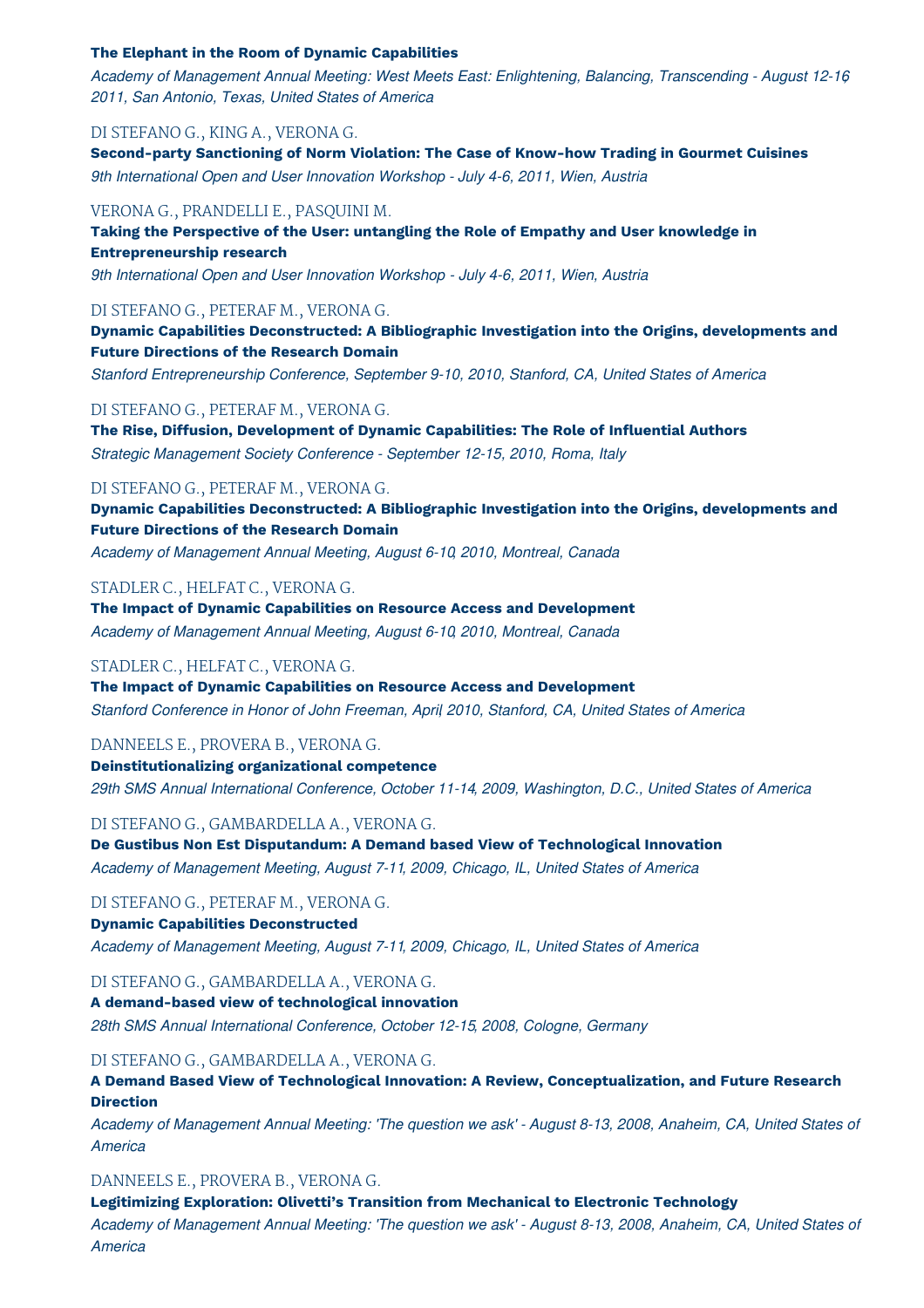# DANNEELS E., PROVERA B., VERONA G.

**Legitimizing Exploration: Olivetti's Transition from Mechanical to Electronic Technology** *McGill-Cornell Conference on Institutions and Entrepreneurship, June, 2008, Montreal, Canada*

# VERONA G., PROVERA B., SODA G.

**From vinyl to chips: creating capabilities by making sense of new products in cultural industries** *INFORMS Conference - November 4-7, 2007, Seattle, WA, United States of America*

# VERONA G., DE LUCA L., VICARI S.

**Can market-related capabilities be beneficial to science-based firms? The moderating role of knowledge integration**

*27th SMS Annual International Conference - October 14-17, 2007, San Diego, United States of America*

### VERONA G., CILLO P.

**Search style in style searching: learning exploration strategies from fashion firms** *27th SMS Annual International Conference - October 14-17, 2007, San Diego, United States of America*

VERONA G., PRANDELLI E., DI STEFANO G.

**An evolutionary approach to user innovation: how Ducati motor reinvented itself through the internet** *Academy Of Management Conference - August 3-8, 2007, Philadelphia, United States of America*

# VERONA G., CILLO P.

**Search Style In Style Searching: Learning Exploration Strategies From Fashion Firms** *Academy Of Management Conference -August 3-8, 2007, Philadelphia, United States of America*

# PROVERA B., VERONA G., SODA G.

**Organizing for Innovation in Cultural Industries: Linking Knowledge Brokering with Product Development** *9th International Conference on Arts and Cultural Management - July 8-11, 2007, Valencia, Spain*

VERONA G., PRANDELLI E., SAWHNEY M.

**Sharing the pie of ditributed innovation: towards a contingent model**

Strategic Management Society Conference: 'Strategy and Govenance in a World of institutional Change' - October 29-*November 1, 2006, Wien, Austria*

#### PRANDELLI E., SAWHNEY M., VERONA G.

**Collaborating to Create: The Internet as a Platform for Customer Engagement** *Academy of Management Conference, August 11-16, 2006, Atlanta, United States of America*

#### VERONA G., PRANDELLI E.

**User community at Ducati** *4th International Workshop on User Innovation - July 13-14, 2006, Munich, Germany*

# SEVERI BRUNI D., VERONA G.

**Market Knowledge Contribution to Dynamic Capabilities** *25th SMS Annual International Conference, October 23-26, 2005, Orlando, FL, United States of America*

#### SEVERI BRUNI D., VERONA G.

**Market Knowledge Contribution in Sustained Product Innovation** *Academy of Management Conference, August 5-10, 2005, Honolulu, Hawai, United States of America*

PRANDELLI E., RACCAGNI D., VERONA G.

**Web-based product innovation: How much customer knowledge companies actually import** *24th SMS Annual International Conference, October 31–November 3, 2004, San Juan, Puerto Rico, United States of America*

#### SAWHNEY M., PRANDELLI E., VERONA G.

**Beyond Customer Integration: The Internet as a Platform to Integrate Product Innovation** *Academy of Management Conference, August 6-11, 2004, New Orleans, United States of America*

# SAWHNEY M., PRANDELLI E., VERONA G.

**Innovation and virtual environments: Towards Virtual Knowledge Brokers**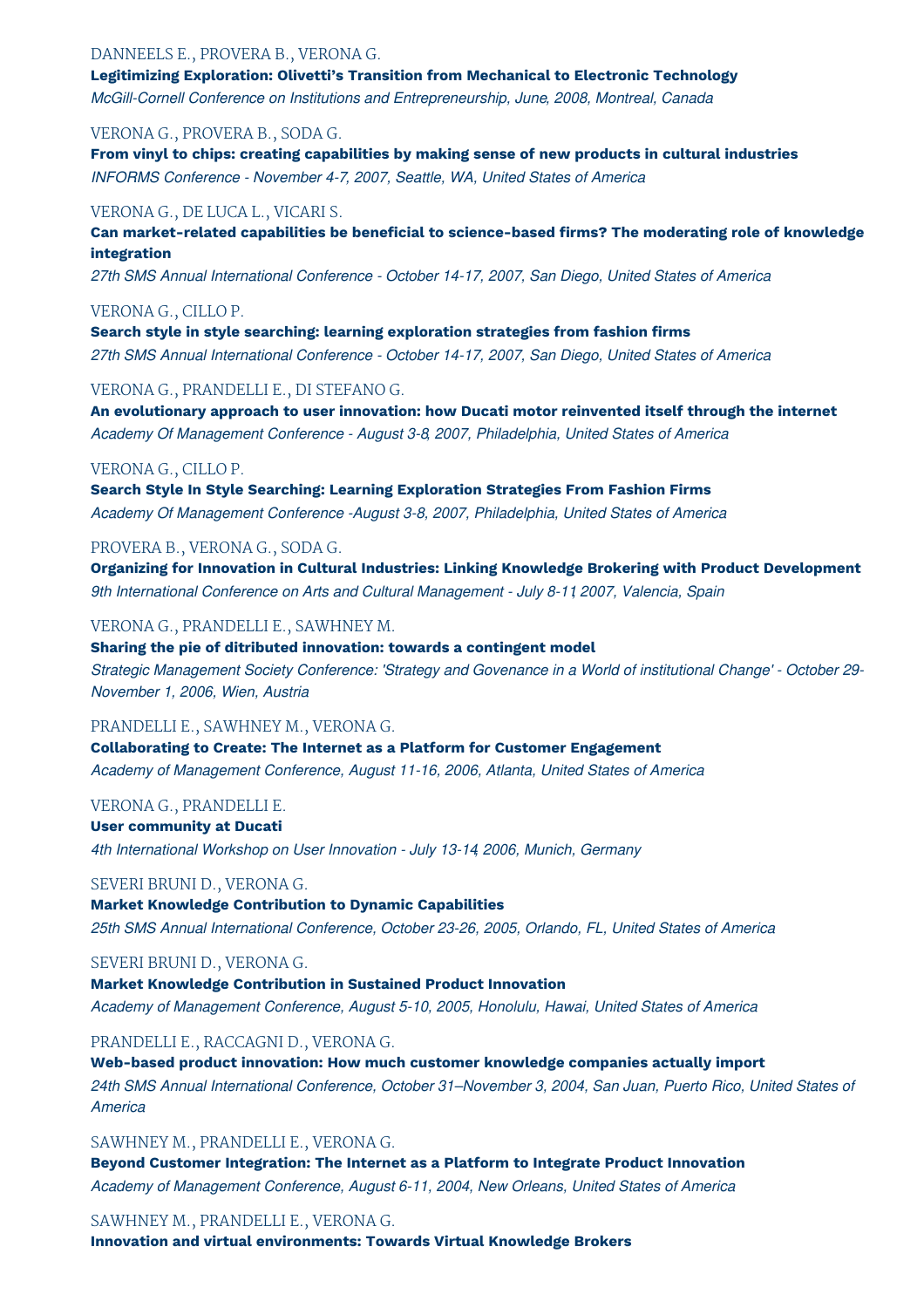*Academy of Management Conference, August 6-11, 2004, New Orleans, United States of America*

#### SAWHNEY M., PRANDELLI E., VERONA G.

**Collaborative marketing: Involving customers through Web-based Product Development** *34th EMAC Conference, May 18-21, 2004, Murcia, Spain*

#### SAWHNEY M., PRANDELLI E., VERONA G.

**Innovation and virtual environments: Towards Virtual Knowledge Brokers** *EURAM Conference, May 5-9, 2004, St. Andrews, Great Britain*

#### PRANDELLI E., SAWHNEY M., VERONA G.

**Collaborative marketing: Involving customers through the Web** *23rd SMS Annual International Conference, November 9-12, 2003, Baltimore, Maryland, United States of America*

SAWHNEY M., PRANDELLI E., VERONA G. **Mediated Innovation and Virtual customer environments: Theory and Evidence** *23rd SMS Annual International Conference, November 9-12, 2003, Baltimore, Maryland, United States of America*

PRANDELLI E., SAWHNEY M., VERONA G.

**Mediated innovation: Involving customer through the web** *Academy of Management Meeting, August 1-6, 2003, Seattle, WA, United States of America*

# PRANDELLI E., RACCAGNI D., SAWHNEY M., VERONA G.

**Collaborative marketing and innovation: Involving customers through the web** *Marketing Science Conference, June, 2003, Baltimore, United States of America*

# PRANDELLI E., VERONA G., SAWHNEY M.

**The emergence of mediated innovation: theory and evidence** *Marketing Science Conference, June, 2003, Baltimore, United States of America*

# PRANDELLI E., SAWHNEY M., VERONA G.

**The emergence of mediated innovation: An exploratory studt of virtual customer environments** *EURAM Conference, April 3-5, 2003, Milano, Italy*

# PRANDELLI E., SAWHNEY M., VERONA G.

**Beyond customer integration: Innovation towards a multiple product innovation strategy** *22nd SMS Annual International Conference, September 22 – 25, 2002, Paris, France*

PRANDELLI E., SAWHNEY M., VERONA G.

**Innomediation: Exploiting the power of mediated innovation** *22nd SMS Annual International Conference, September 22 – 25, 2002, Paris, France*

# PRANDELLI E., VERONA G.

**Affiliation or lock in? How to stick customers in the frictionless economy** *21st SMS Annual International Conference, October 21-24, 2001, San Francisco, CA, United States of America*

PRANDELLI E., VERONA G.

**The impact of ICT on the new product development process** *21st SMS Annual International Conference, October 21-24, 2001, San Francisco, CA, United States of America*

# VERONA G., VICARI S.

**From the Resource-based View to the Dynamic Capability View. Towards an organizational theory for knowledge creation**

*Academy of Management Conference, August 5-8, 2001, Washington D.C., United States of America*

# RAVASI D., VERONA G.

**Capabilities for Continuous Innovation** *Academy of Management Conference, August 6-11, 1999, Chicago, IL, United States of America*

RAVASI D., VERONA G. **Building and sustaining a loosely-coupled organisation**